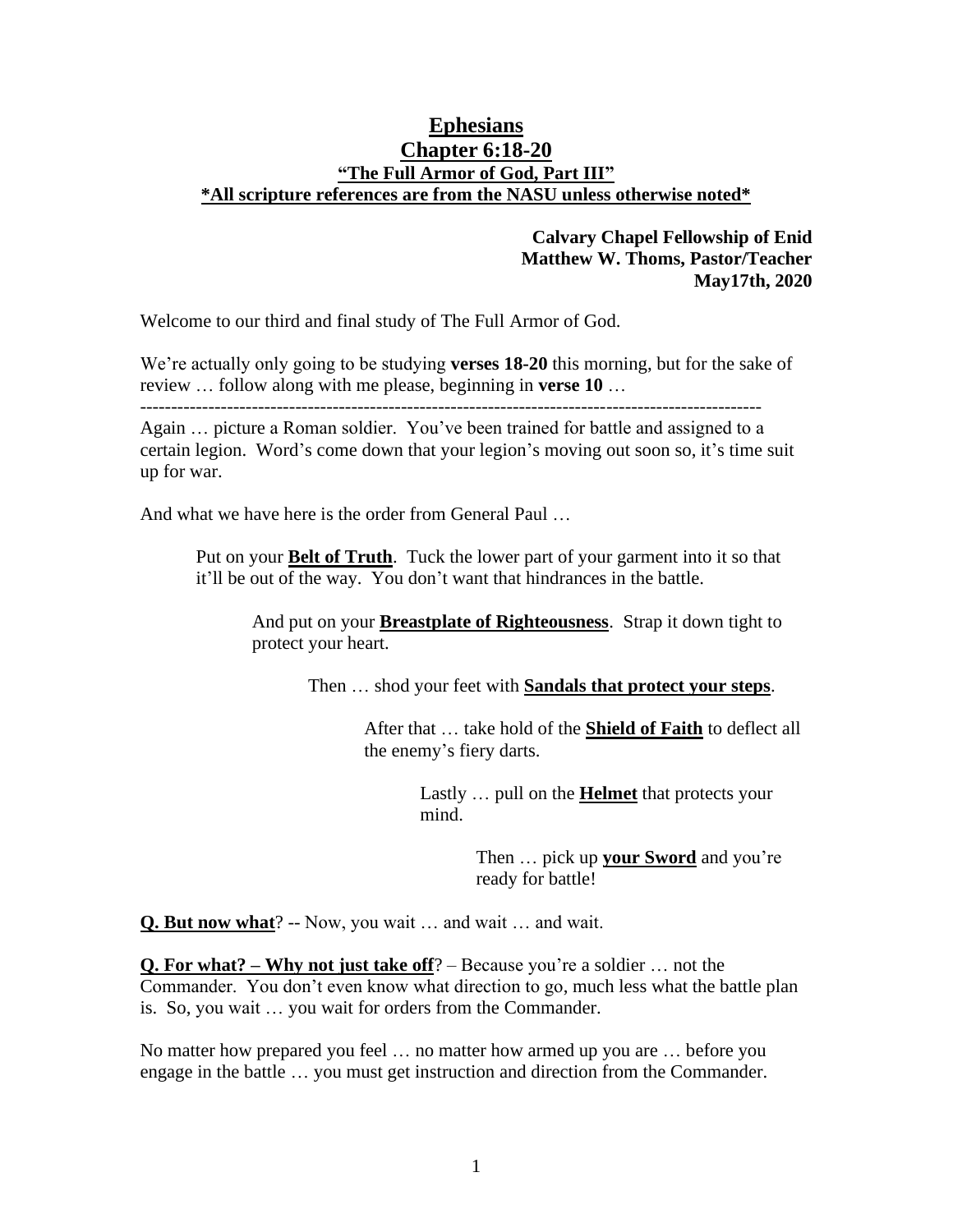And that … brings us to **verse 18** …

----------------------------------------------------------------------------------------------------

**Verse 18:** When I first read **this verse** … I had a number of questions …

# **1**. **Q. What's the difference between prayer and petition**?

# **2**. **Q. How's it possible to "pray at all times"**?

## **3**. **Q. What's the difference between praying in the Spirit and other types of prayer**?

# **4**. **Q. And who are "all the saints"**?

So, let's see what we can find in way of answers …

----------------------------------------------------------------------------------------------------

# **1**. **Q. What's the difference between prayer and petition**?

"Prayer", means to communicate. To have a conversation.

While "petition", means to make a request.

So, we're to make our requests known to God, but He also asks us to simply commune with Him. To talk things over as with a friend … **With all prayer and petition …**

And then it says … "**pray at all times**" …

----------------------------------------------------------------------------------------------------

**2**. **Pray at all times** … note that! It's not petition Me at all times … but pray at all times. Commune with Me by communicating with Me! God wants us to engage Him **at all times**.

But don't lose track of the bigger picture. The context is still the Full Armor of God. The context is still war. So, in context the passage is telling us that, in this battle, we must remain in constant communication with the Commander.

#### ---------------------------------------------------------------------------------------------------- **3**. **Q. What's the difference between praying in the Spirit and other types of prayer**?

Well ... this one's probably best understood by example ...

## **A**. John in **Revelation chapter 1**. He says, beginning in **verse 9** … **I, John, your brother … 10 … was in the Spirit on the Lord's day …**

And, of course, he goes on from there to tell how he was transported into the spiritual realm and was given a glimpse of Heaven and had a face to face conversation with Christ.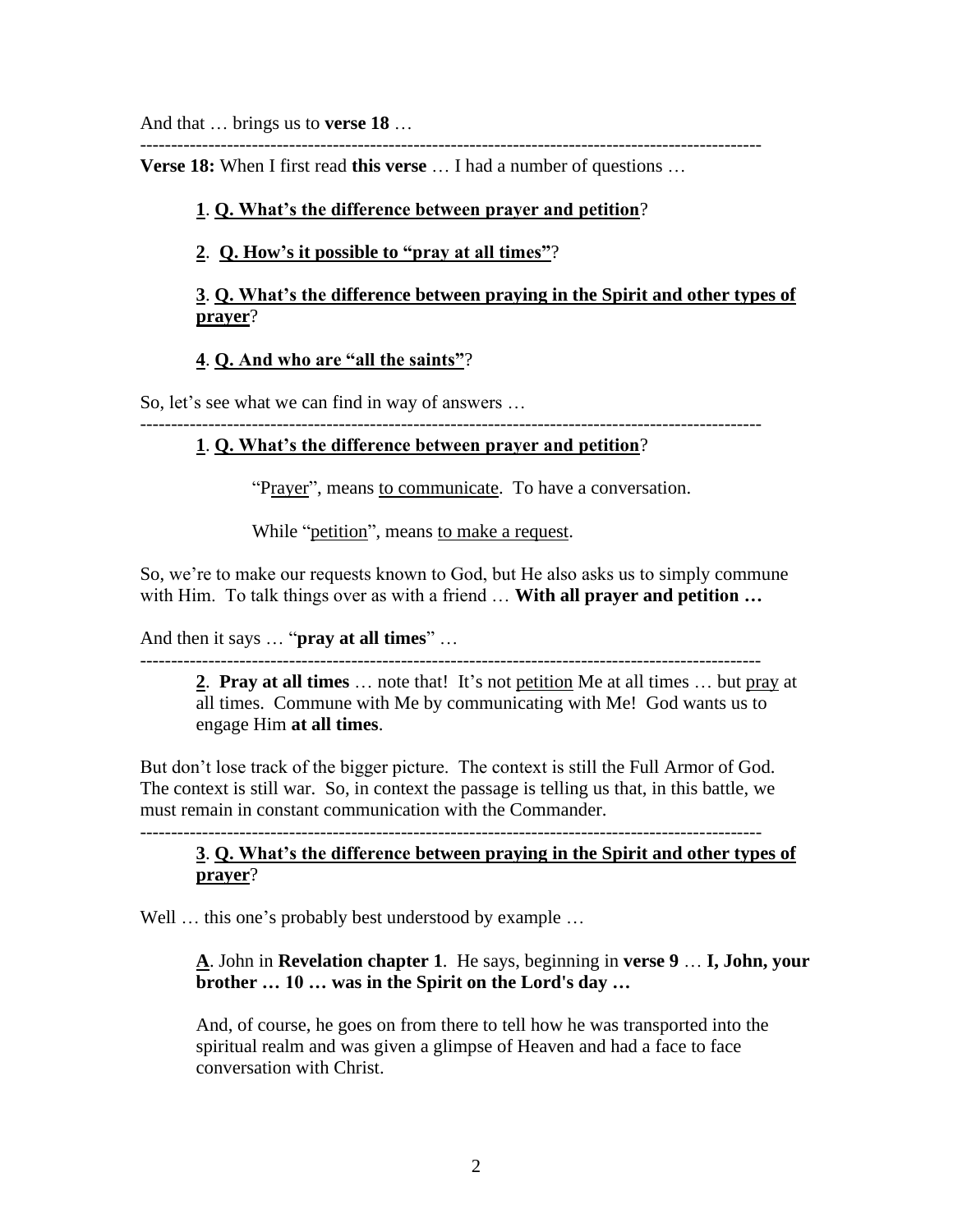**B**. We also have the example of Elisha and his attendant, Gehazi in **2nd Kings, chapter 6** (**verses 8-17**), when through prayer in the Spirit, Gehazi's eyes were opened and he was able to see the angel army that was all around to protect them.

**C**. We also have the example of Jesus Himself in **John, chapter 11** in the story of the resurrection of His friend, Lazarus ...

**John 11:38 So Jesus, again being deeply moved within, came to the tomb. Now it was a cave, and a stone was lying against it. 39 Jesus said, "Remove the stone." Martha, the sister of the deceased, said to Him, "Lord, by this time there will be a stench, for he has been dead four days." 40 Jesus said to her, "Did I not say to you that if you believe, you will see the glory of God?" 41 So they removed the stone. Then Jesus raised His eyes, and said, "Father, I thank You that You have heard Me. 42 "I knew that You always hear Me; but because of the people standing around I said it, so that they may believe that You sent Me."** 

Notice …

**1**. Although Martha was seeing only with her physical eyes, the Lord was offering her more … in **verse 40 Jesus said to her, "Did I not say to you that … you … will see the glory of God?"** Not that she would feel it or imagine it, but see it.

**2**. Also note that the Lord's communication to the Father, is strangely in the past tense. He begins His prayer by saying, **Father, I thank You that You have heard Me.** 

It's not just a hope that His Father was tuned in. His next commandment shows us that He knew what the Father had already done in giving life back to Lazarus' dead body ...

> **John 11:43 When He had said these things, He cried out with a loud voice, "Lazarus, come forth." 44 The man who had died came forth, bound hand and foot with wrappings, and his face was wrapped around with a cloth. Jesus said to them, "Unbind him, and let him go."**

**D**. Then in **Acts chapter 2** (**verses 37-47**), there's another example of praying in the Spirit … a prayer that also happens to be praying in an unknown tongue. Paul says in ...

**1st Corinthians 14:14 … if I pray in a tongue, my spirit prays, but my mind is unfruitful. 15 What is the outcome then? I will pray with the spirit and I will pray with the mind also …**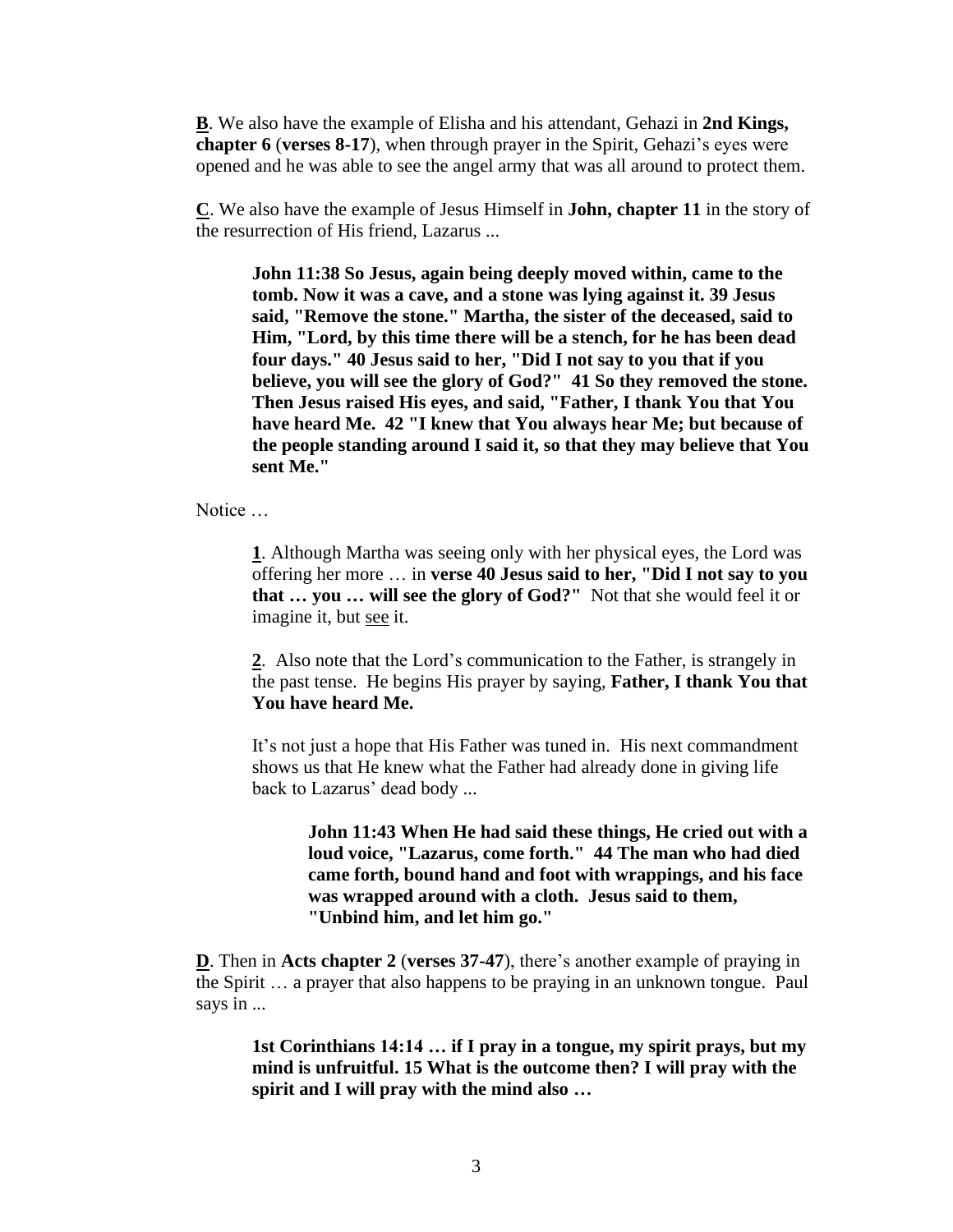Bad prayer is better than no prayer … but prayer in the Spirit is where the bulk of the power and blessing is. Because if prayer's not in the Spirit, then it's in the flesh.

Sometimes prayer is more like a duty than a personal experience with God. And when it is … that's not praying in the Spirit, but it is better than not praying.

**Q. So what does it mean then to "pray in the Spirit"**? It means becoming transcendent. It means going beyond the physical world to interact with, the unseen spiritual world in prayer. It's in the Spirit that we get above and beyond our depression and discouraging physical limitations.

It's when we pray in the Spirit that we surrender our words to Him and He translates them into perfect agreement with the heart and will of The Father.

The goal is to pray to the Father, through the Son … in the Spirit. Now as that relates to this picture of the spiritual battle … try this test ...

*Imagine that you're on the battlefield. Bullets are flying and the enemy's advancing. Fleshly prayer is screaming "Lord save me", while you're reloading and "Lord kill them" while you're pulling the trigger.* 

*But prayer in the Spirit is lowering your weapon, dropping to your knees, bowing your head and closing your eyes in the midst of it all and saying "Father, not my will, but Thy will be done." It's a whole different level of trusting the Lord.*  ----------------------------------------------------------------------------------------------------

**4**. **Q. And the final question ... who are "all the saints"**? – Every believer on the planet. But notice with me that unlike the commandment to "**pray always**" on our own behalf, when it comes to other saints … we're to make "**petition**".

In addition to being the assigned method for receiving instructions from our Commander, prayer is also the only long range artillery in the arsenal.

With it, we can reach far away battle fronts where brothers and sisters, that we've never met, are engaged in their own skirmish of this war. With it, we can ask Command and Control for reinforcements or the heavy artillery.

We're to make persistent requests on behalf of our spiritual siblings.

---------------------------------------------------------------------------------------------------- **Verses 19-20:** There's a connection between Paul's counsel to "pray in the Spirit" and his ability to ask for this prayer.

Remember ... Paul's in prison! And yet ... despite his incarceration and circumstances, his prayer isn't that he'd be released, but that he'd be bold … that he'd be faithful.

Back in **verse 10**, he encouraged us to ...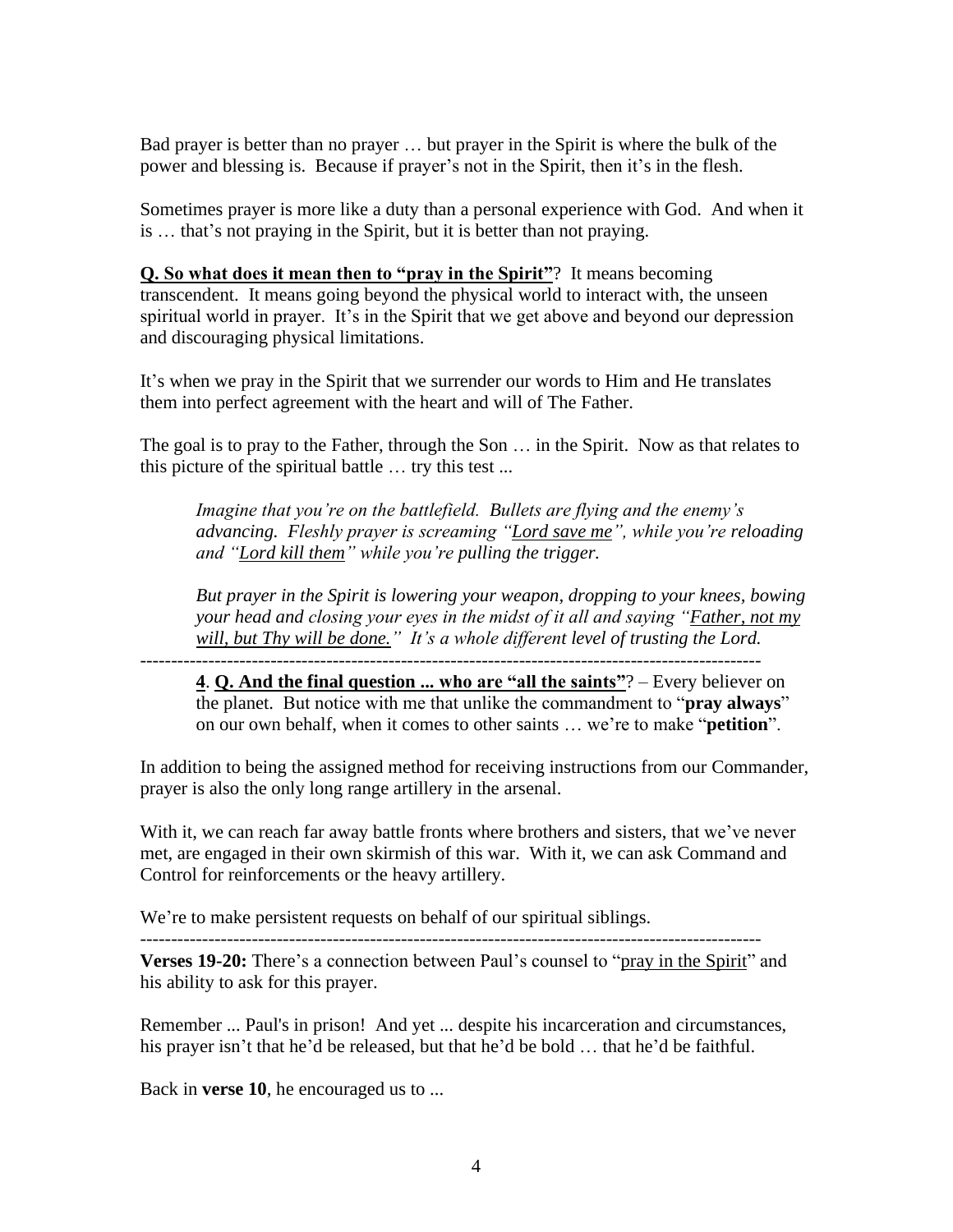#### **… be strong in the Lord and in the strength of His might.**

Now he sets the example … saying ...

**Ephesians 6:19 … pray … that utterance may be given to me in the opening of my mouth …**

**Q. Would that have been your prayer**? -- I think my prayer might have been a little different ...

*"Lord, I Pray boldly that this prison cell would be opened. That I'd be set free. And if not that, then I Pray that they'd feed me better and bring me a softer mattress. I pray that they'd give me back my cell phone and bring me two cups of coffee every morning!"*

### **Q. In Paul's situation … how many of us would be preoccupied with our own circumstances and not with Christ's cause**?

But Paul honestly seems pleased to be in prison. He seems excited to have, what he considers, a captive audience … more commonly known as the guards, to share the gospel with.

He calls himself an ambassador to the Roman prison guards … "an ambassador in chains for the mystery of the gospel". Paul's incarceration may have been against his will, but it WAS the Father's will. He was there on assignment.

In the same way, you and I are ambassadors in the places where God sends us.

Randall's an ambassador to Enid Police Department where he works. Tara's an ambassador to the folks on Vance AFB. Ashley's an ambassador to her family and the clerk at Wal-Mart and other moms she interacts with.

----------------------------------------------------------------------------------------------------

One more example of prayer …

**Q. Would you turn to 2nd Kings, chapter 19, verse 14**? – And while you're turning there … let me set the stage.

King Hezekiah was having "one of those" weeks. He was very busy with all kinds of kingdom concerns, but his week took a serious turn toward the horrible when the Assyrian army showed up with a letter threatening him with utter destruction.

It was one of those lump-in-the-throat moments for the king. He felt the weight of this tremendous burden on his shoulders.

It was one of those moments when you just want somebody to hold you until the shaking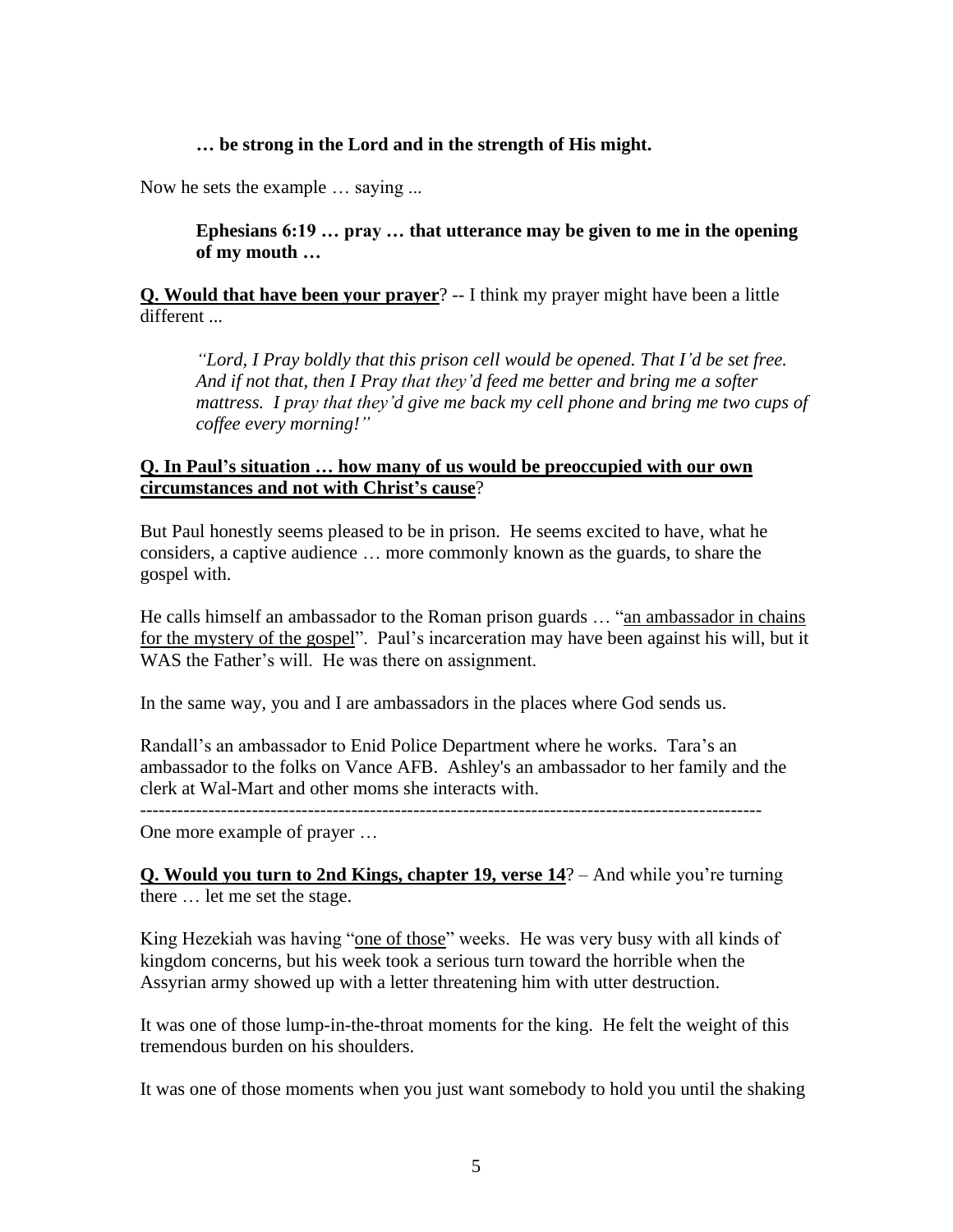stops. Hezekiah needed a strong but understanding friend!

Well, that's where **verse 14** picks up the story saying ...

**Then Hezekiah took the letter from the hand of the messengers and read it, and he went up to the house of the LORD and spread it out before the LORD. 15 Hezekiah prayed before the LORD and said, "O LORD, the God of Israel, who are enthroned above the cherubim, You are the God, You alone, of all the kingdoms of the earth. You have made heaven and earth. 16 "Incline Your ear, O LORD, and hear; open Your eyes, O LORD, and see; and listen to the words of Sennacherib, which he has sent to reproach the living God.** 

Hezekiah knew that God was the friend he needed … and he knew that God was the one who could actually help!

**Conclusion:** As we wrap this up this morning, I have one final question for you ...

**\_\_\_\_\_\_\_\_\_\_\_\_\_\_\_\_\_\_\_\_\_\_\_\_\_\_\_\_\_\_\_\_\_\_\_\_\_\_\_\_\_\_\_\_\_\_\_\_\_\_\_\_\_\_\_\_\_\_\_\_\_\_\_\_**

**Q. What does it really take for us to, one day, hear the Lord say, "Well done good and faithful servant" (Matthew 25:21)**? – Simply this … that you remain in the battle until the war's over. That you finish the race.

Let me share with you a great little devotion from Pastor Os Hillman. It's called "**The Training Ground of God**" and it's based on ...

### **Psalm 144:1 Praise be to the Lord my Rock, who trains my hands for war, my fingers for battle.**

*David was a man skilled in war. From his days as a shepherd boy to the days of serving in Saul's army to leading his own army, David learned to be a skillful warrior. How does one become a skillful warrior?*

*The only way to become a skillful warrior is to be trained and placed in the middle of the battle. It's only when we're placed in the furnace of battle that we truly learn to fight the real battles. Practice doesn't make you battle ready. War games won't prepare you for facing your real enemy in the battlefield. The stark reality of being in the midst of the battle makes us effective warriors.*

*Simply reading your Bible won't make you a warrior for the Kingdom. Knowledge without experience is folly. Only when you're placed in situations where there's nothing that can save you other than God. Then you'll learn the lessons of warrior faith.* 

*This is the training ground of God that makes soldiers for Christ. Consider it to be suicidal faith - faith that says, "I wanna be dead to anything that keeps me from fulfilling God's purposes for my life".*